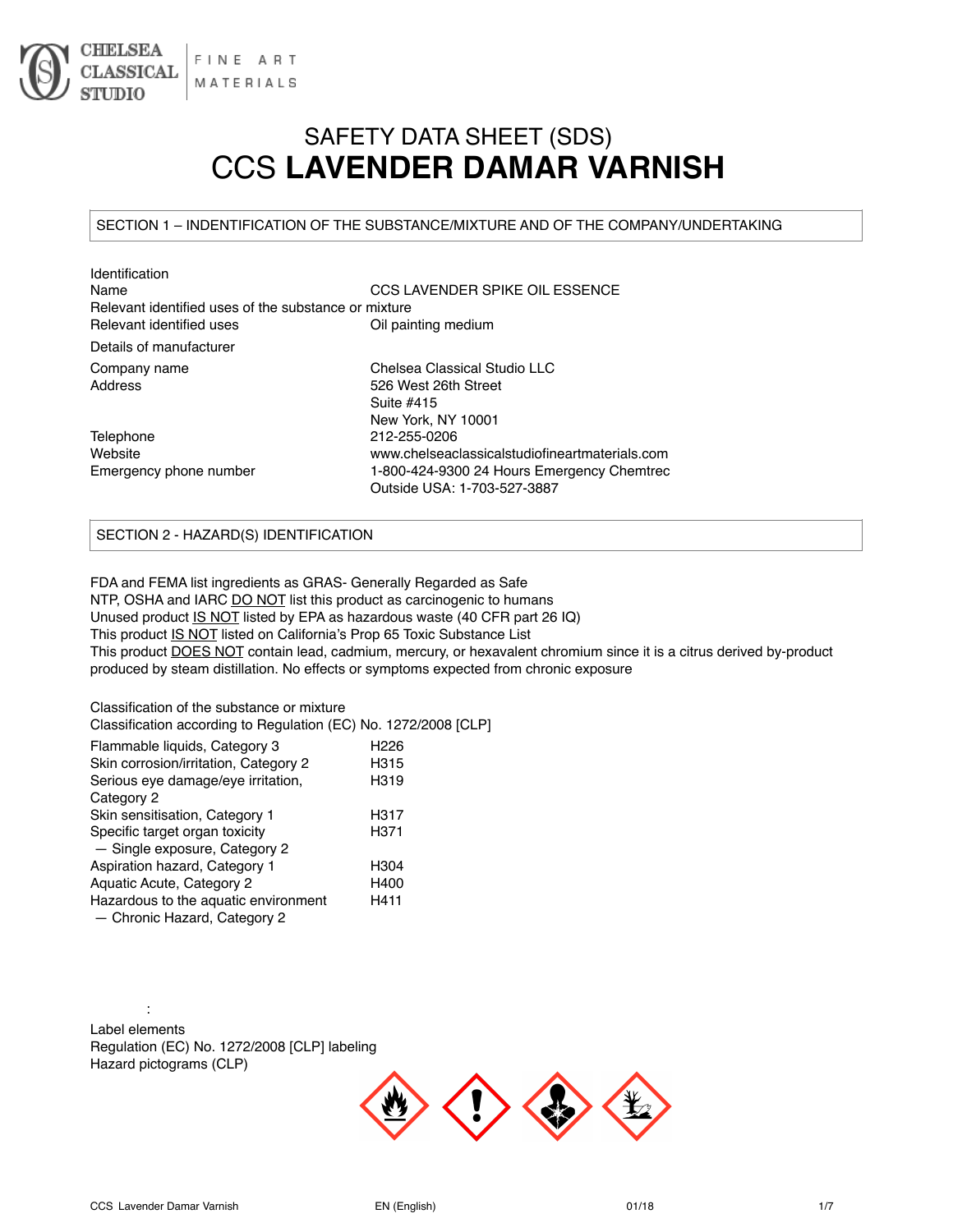|                                                            | GHS02                                              | GHS07                               | GHS08                                      | GHS09                                                                  |  |
|------------------------------------------------------------|----------------------------------------------------|-------------------------------------|--------------------------------------------|------------------------------------------------------------------------|--|
| Signal word (CLP)                                          | Danger                                             |                                     |                                            |                                                                        |  |
| Hazardous ingredients                                      |                                                    |                                     | d-Limonene; alpha-Pinene; beta-Pinene      | LINALOOL; CAMPHOR GUM; CARYOPHYLLENE; delta-3-Carene; Eucalyptol;      |  |
| Hazard statements (CLP)                                    |                                                    | H226- Flammable liquid and vapor    |                                            |                                                                        |  |
|                                                            | H304- May be fatal if swallowed and enters airways |                                     |                                            |                                                                        |  |
|                                                            |                                                    | H315- Causes skin irritation        |                                            |                                                                        |  |
|                                                            |                                                    |                                     | H317- May cause an allergic skin reaction  |                                                                        |  |
|                                                            |                                                    | H319- Causes eye damage/irritation  |                                            |                                                                        |  |
|                                                            |                                                    | H371- May cause damage to organs    |                                            |                                                                        |  |
|                                                            | H400- Toxic to aquatic life                        |                                     |                                            |                                                                        |  |
| H411- Very Toxic to aquatic life with long lasting effects |                                                    |                                     |                                            |                                                                        |  |
|                                                            | Full text of H-statements: see section 16          |                                     |                                            |                                                                        |  |
| Precautionary statements (CLP)                             |                                                    |                                     |                                            | P210 - Keep away from heat, hot surfaces, sparks, open fames and other |  |
|                                                            |                                                    | ignition sources. No Smoking.       |                                            |                                                                        |  |
|                                                            |                                                    | P233- Keep container tightly closed |                                            |                                                                        |  |
|                                                            |                                                    |                                     |                                            | P240- Ground/bond container and receiving equipment                    |  |
|                                                            |                                                    |                                     |                                            | P241- Explosion-free electrical equipment and lighting with earth      |  |
|                                                            |                                                    |                                     | P264- Wash hands thoroughly after handling |                                                                        |  |

#### SECTION 3 - COMPOSITION/INFORMATION ON INGREDIENTS

#### Mixture

| <b>Name</b>                                        | <b>Product identifier</b>                | %                    | <b>Regulation (EC) No.</b><br>1272/2008 [CLP]                                          |
|----------------------------------------------------|------------------------------------------|----------------------|----------------------------------------------------------------------------------------|
| Lavender Spike Oil Essence*<br>Natural Damar Resin | (CAS No) 8016-78-2<br>(CAS No) 9000-16-2 | 65-70%<br>$25 - 30%$ | Flam. Lig. 3, H226<br>Skin. Irrit 2, H315<br>Skin Sens. 1B, H317<br>Eye Irrit. 2, H319 |
|                                                    |                                          |                      | Asp. Tox. 1, H304<br>Aquatic Chronic 2, H411                                           |

\*Lavender Spike Oil Essence's components include: LINALOOL (15-35%); Eucalyptol (5-15%); CAMPHOR GUM (5-15%); alpha-Pinene (1-3%); beta-Pinene (1-3%); d-Limonene (1-3%); TERPINEOL (1-3%); CARYOPHYLLENE (1-3%)

## SECTION 4 - FIRST AID MEASURES

| Description of first aid measures                                             |                                                                                                                                                                                      |
|-------------------------------------------------------------------------------|--------------------------------------------------------------------------------------------------------------------------------------------------------------------------------------|
| First-aid measures general                                                    | Call a physician immediately.                                                                                                                                                        |
| First-aid measures after inhalation                                           | Remove person to fresh air and keep comfortable for breathing.                                                                                                                       |
| First-aid measures after skin contact                                         | Rinse skin with water/shower. Take off immediately all contaminated clothing. If<br>skin irritation or rash occurs: Get medical advice/attention.                                    |
| First-aid measures after eye contact                                          | Rinse cautiously with water for several minutes. Remove contact lenses, if<br>present and easy to do. Continue rinsing. If eye irritation persists: Get medical<br>advice/attention. |
| First-aid measures after ingestion                                            | Do not induce vomiting. Call a physician immediately.                                                                                                                                |
| Most important symptoms and effects, both acute and delayed                   |                                                                                                                                                                                      |
| Symptoms/injuries after skin contact.<br>Symptoms/injuries after eye contact. | Irritation. May cause an allergic skin reaction.<br>Eye irritation.                                                                                                                  |

Indication of any immediate medical attention and special treatment needed Treat symptomatically.

#### SECTION 5 - FIREFIGHTING MEASURES

Suitable extinguishing media Water spray. Dry powder. Foam. Carbon dioxide.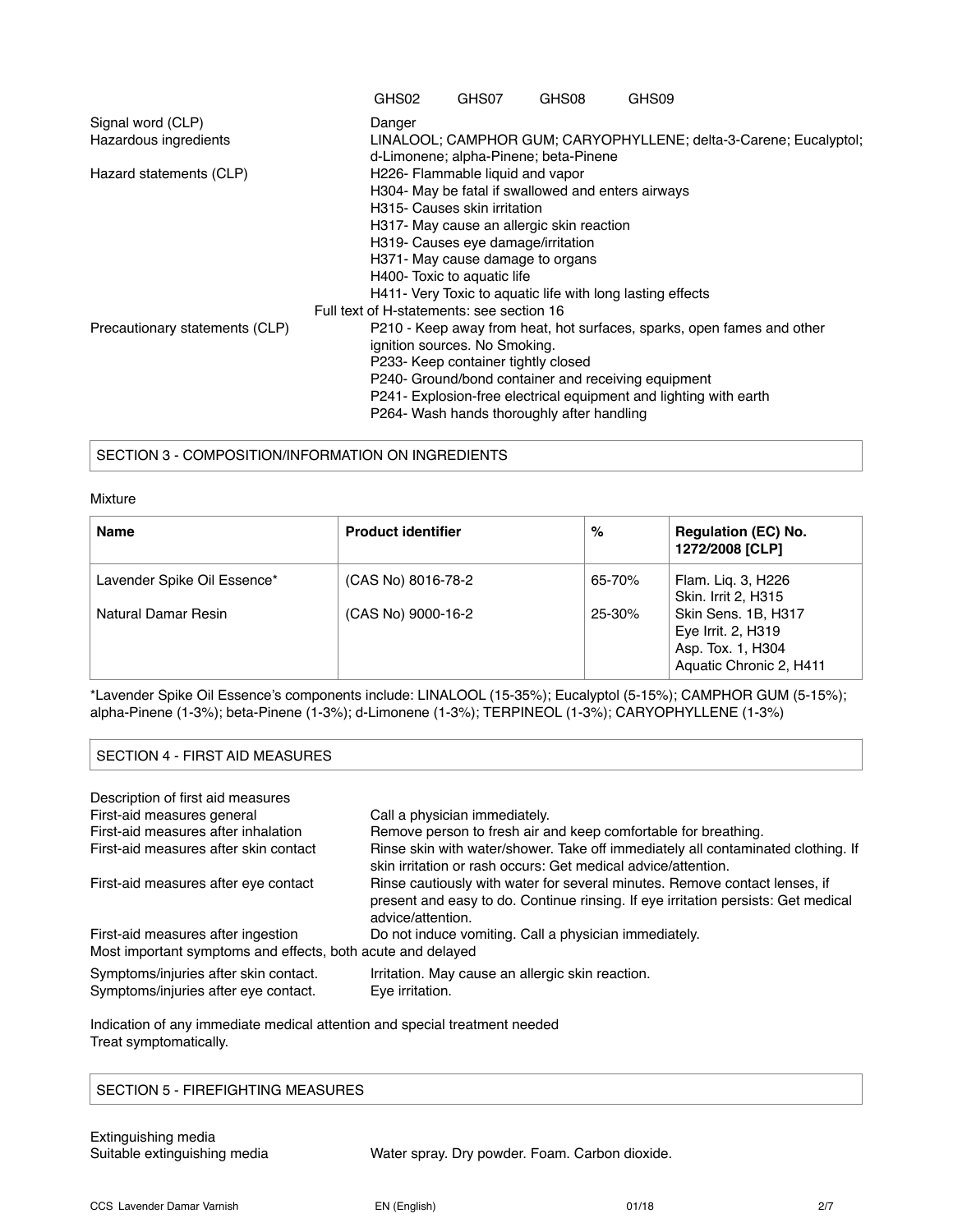Special hazards arising from the substance or mixture Fire hazard **Filammable liquid and vapour.** Hazardous decomposition products in case Toxic fumes may be released. of fire Advice for firefighters<br>Protection during firefighting Do not attempt to take action without suitable protective equipment. Selfcontained breathing apparatus.

## SECTION 6 - ACCIDENTAL RELEASE MEASURES

Personal precautions, protective equipment and emergency procedures:

| Ventilate spillage area. No open flames, no sparks, and no smoking. Do not<br>breathe gas, fumes, vapour or spray. Avoid contact with skin and eyes.         |
|--------------------------------------------------------------------------------------------------------------------------------------------------------------|
|                                                                                                                                                              |
| Do not attempt to take action without suitable protective equipment. For further<br>information refer to section 8: "Exposure controls/personal protection". |
| Avoid release to the environment.                                                                                                                            |
| Methods and material for containment and cleaning up                                                                                                         |
| Collect spillage.                                                                                                                                            |
| Take up liquid spill into absorbent material. Notify authorities if product enters                                                                           |
| or public waters.                                                                                                                                            |
| Dispose of materials or solid residues at an authorized site.                                                                                                |
|                                                                                                                                                              |

#### SECTION 7 - HANDLING AND STORAGE

| Precautions for safe handling                                |                                                                                                                                                                                                                                           |
|--------------------------------------------------------------|-------------------------------------------------------------------------------------------------------------------------------------------------------------------------------------------------------------------------------------------|
| Precautions for safe handling                                | Keep away from sources of ignition – No smoking. Wash hands and other<br>exposed areas with mild soap and water before eating, drinking or smoking.<br>Provide good ventilation. Take precautionary measures against static<br>discharge. |
| Conditions for safe storage, including any incompatibilities |                                                                                                                                                                                                                                           |
| Technical measures<br>Storage conditions                     | Ground/bond container and receiving equipment.<br>Store in a well-ventilated place. Keep cool. Keep container tightly closed. Store<br>locked up.                                                                                         |

# SECTION 8 - EXPOSURE CONTROLS/PERSONAL PROTECTION

| Exposure controls                |                                                                                                             |
|----------------------------------|-------------------------------------------------------------------------------------------------------------|
| Appropriate engineering controls | Ensure good ventilation of the work station.                                                                |
| Eye protection                   | Safety glasses suggested.                                                                                   |
| <b>Skin Protection</b>           | Protective gloves suggested.                                                                                |
| Environmental exposure controls  | Avoid release to the environment.                                                                           |
| Other information                | Do no eat, drink or smoke during use, keep away from eyes, do not ingest,<br>KEEP OUT OF REACH OF CHILDREN. |

#### SECTION 9 - PHYSICAL AND CHEMICAL PROPERTIES

| Information on basic physical and chemical properties |                           |
|-------------------------------------------------------|---------------------------|
| Physical state                                        | Liguid                    |
| Appearance                                            | Liauid                    |
| Molecular mass                                        | No data available         |
| Colour                                                | Colorless to light yellow |
| Odour                                                 | Characteristic odor       |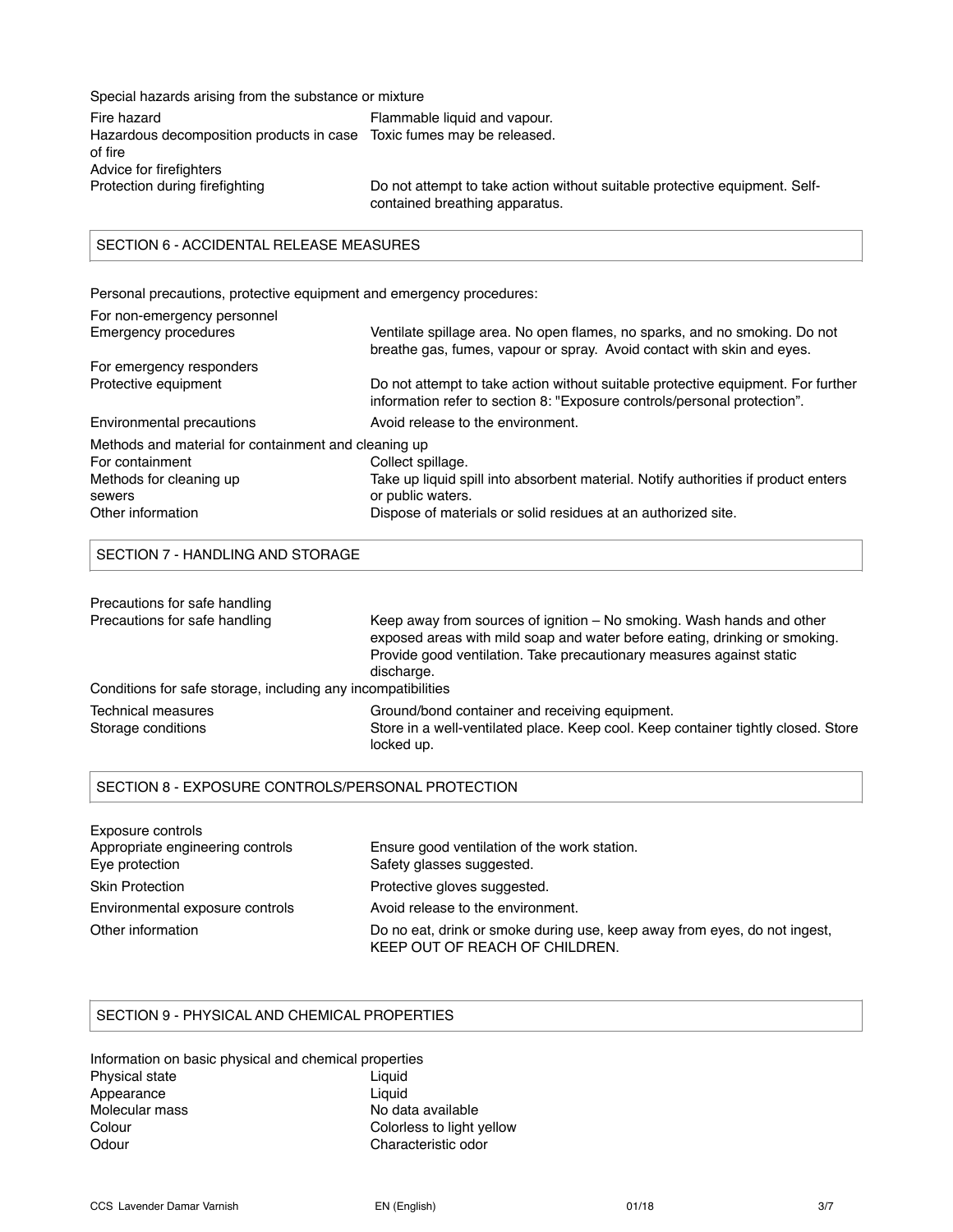| Odour threshold                            | No data available                     |
|--------------------------------------------|---------------------------------------|
| рH                                         | No data available                     |
| pH solution                                | No data available                     |
| Relative evaporation rate (butylacetate=1) | No data available                     |
| Melting point                              | Not applicable                        |
| Freezing point                             | No data available                     |
| Boiling point                              | No data available                     |
| Flash point                                | $57^{\circ}$ C<br>132.4°F             |
| Auto-ignition temperature                  | >200°C<br>$90^{\circ}$ F              |
| Decomposition temperature                  | No data available                     |
| Flammability (solid, gas)                  | Not applicable                        |
| Vapour pressure                            | No data available                     |
| Relative vapour density at 20 °C           | $0.88 - 0.93$ g/cm3 (20 $^{\circ}$ C) |
| Relative density                           | 0.882                                 |
| Solubility                                 | Insoluble in water                    |
| Log Pow                                    | No data available                     |
| Viscosity                                  | $< 20.5$ mm2/s                        |
| Explosive properties                       | No data available                     |
| Oxidising properties                       | No data available                     |
| Explosive limits                           | No data available                     |
|                                            |                                       |

## SECTION 10 - STABILITY AND REACTIVITY

| Reactivity                         | Flammable liquid and vapour.                                                                            |
|------------------------------------|---------------------------------------------------------------------------------------------------------|
| Chemical stability                 | Stable under normal conditions.                                                                         |
| Possibility of hazardous reactions | No dangerous reactions known under normal conditions of use.                                            |
| Conditions to avoid                | Avoid contact with hot surfaces. Heat. No flames, no sparks. Eliminate all<br>sources of ignition.      |
| Incompatible materials             | No additional information available                                                                     |
| Hazardous decomposition products   | Under normal conditions of storage and use, hazardous decomposition<br>products should not be produced. |

## SECTION 11 - TOXICOLOGICAL INFORMATION

| Information on toxicological effects |                                                      |
|--------------------------------------|------------------------------------------------------|
| Carcinogenicity                      | NOT classified as carcinogenic by NTP, IARC or OSHA. |
| Inhalation                           | No adverse effects due to inhalation are expected.   |
| Skin corrosion/irritation            | Can cause skin irritation and/or allergic reaction.  |
| Serious eye damage/irritation        | Causes serious eve irritation.                       |
| Ingestion                            | May be harmful if swallowed. Risk of lung oedema.    |
| Aspiration                           | May be very harmful if swallowed and enters airways. |
| Acute toxicity                       | May be fatal if swallowed and enters airways.        |
| Reproductive toxicity                | No data available                                    |
| Summated LD50                        | 7572.1mg/kg.                                         |

# SECTION 12 - ECOLOGICAL INFORMATION

| Toxicity<br>Ecology - general        | Toxic to aquatic life with long lasting effects.                                                                |  |
|--------------------------------------|-----------------------------------------------------------------------------------------------------------------|--|
| Ecology- water                       | Toxic to aquatic life.                                                                                          |  |
| SECTION 13 - DISPOSAL CONSIDERATIONS |                                                                                                                 |  |
| Waste treatment methods              |                                                                                                                 |  |
| Waste treatment methods              | Dispose in a safe manner in accordance with local/national regulations. Do not<br>discharge into surface water. |  |
| Additional information               | Handle empty containers with care because residual vapors are flammable.                                        |  |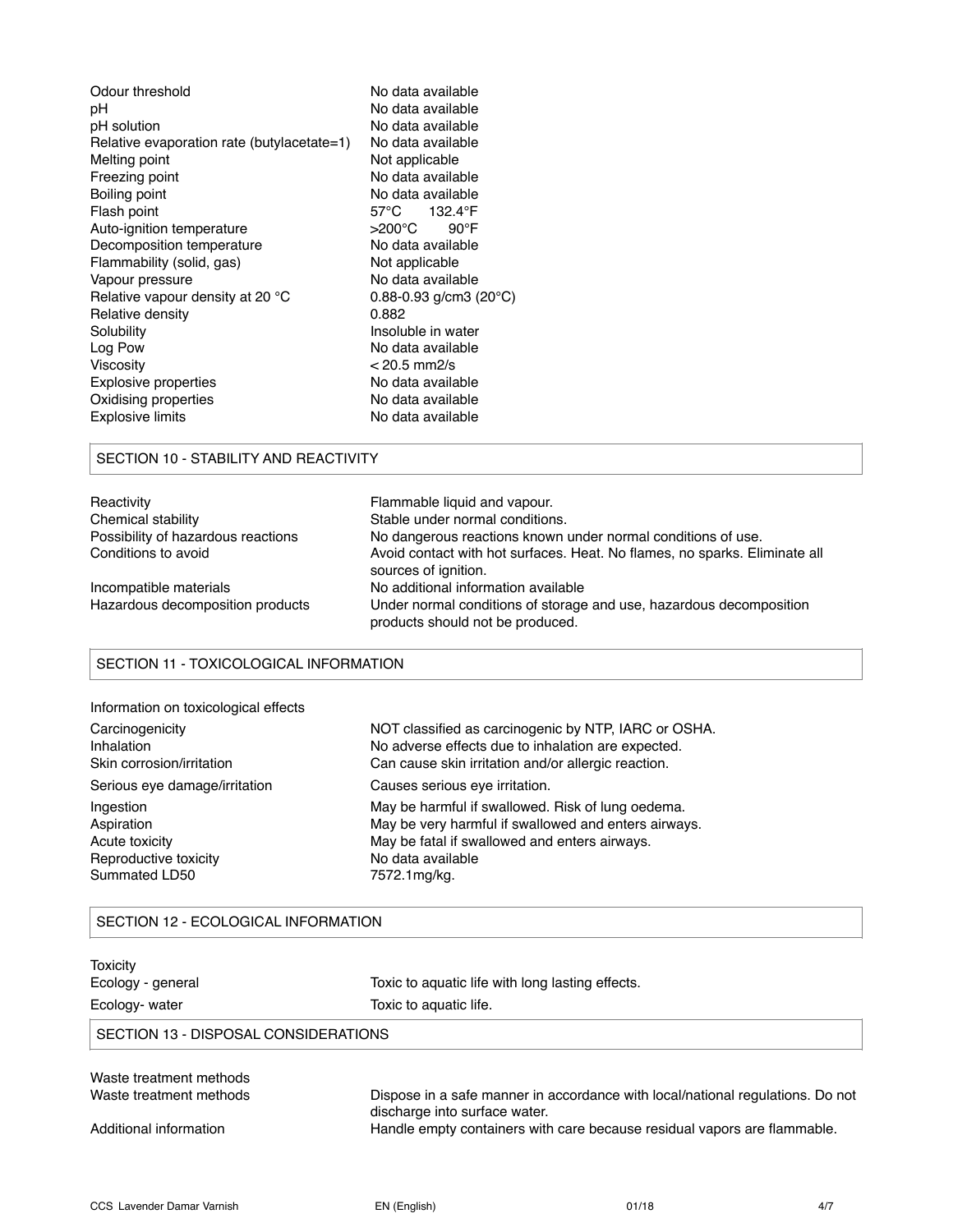#### SECTION 14 - TRANSPORT INFORMATION

## In accordance with ADR / RID / IMDG / IATA / ADN Department of Transportation (DOT) In accordance with DOT (49 CFR 172.101) NOT classified as hazardous materials or dangerous goods Transport by sea UN-No. (IMDG) 1993 Proper Shipping Name (IMDG) Flammable Liquid<br>Class (IMDG) 6 S-Flammable liquid 3-Flammable liquids Packing group (IMDG) **III-substances presenting low danger** Environmental hazard (marine pollutant) Yes Air transport UN-No. (IATA) 1993 Proper Shipping Name (IATA) Flammable Liquid Class (IATA) 3-Flammable Liquids Packing group (IATA) **III- Minor Danger** Environmental hazards No ADN UN-No. (IMDG) 1993 Proper Shipping Name (IMDG) Flammable Liquid Class (IMDG) 3-Flammable liquids Packing group (IMDG) **III-substances presenting low danger** Environmental hazard Yes ADR UN-No. (IMDG) 1993 Proper Shipping Name (IMDG) Flammable Liquid Class (IMDG) 3-Flammable liquids Packing group (IMDG) **III-substances presenting low danger** Environmental hazard **Yes** RID UN-No. (IMDG) 1993 Proper Shipping Name (IMDG) Flammable Liquid Class (IMDG) 3-Flammable liquids Packing group (IMDG) **III-substances presenting low danger** Environmental hazard **Yes**

## SECTION 15 - REGULATORY INFORMATION

Safety, health and environmental regulations/legislation specific for the substance or mixture: EU-Regulations Contains no REACH substances with Annex XVII restrictions Contains no substance on the REACH candidate list Contains no REACH Annex XIV substances

National regulations Not listed on the United States TSCA (Toxic Substances Control Act) inventory

| Germany<br><b>VwVwS Annex reference</b><br>12th Ordinance Implementing the Federal<br>Immission Control Act - 12. BlmSchV                                                                                                                                              | Water hazard class (WGK) 3, severe hazard to waters (Classification according<br>to VwVwS, Annex 4)<br>Is not subject of the 12. BlmSchV (Hazardous Incident Ordinance) |
|------------------------------------------------------------------------------------------------------------------------------------------------------------------------------------------------------------------------------------------------------------------------|-------------------------------------------------------------------------------------------------------------------------------------------------------------------------|
| Netherlands<br>SZW-lijst van kankerverwekkende stoffen<br>SZW-lijst van mutagene stoffen<br>NIET-limitatieve lijst van voor de<br>voortplanting giftige stoffen – Borstvoeding<br>NIET-limitatieve lijst van voor de<br>voortplanting giftige stoffen - Vruchtbaarheid | TERPINEOL is listed<br><b>TERPINEOL</b> is listed<br>None of the components are listed<br>None of the components are listed                                             |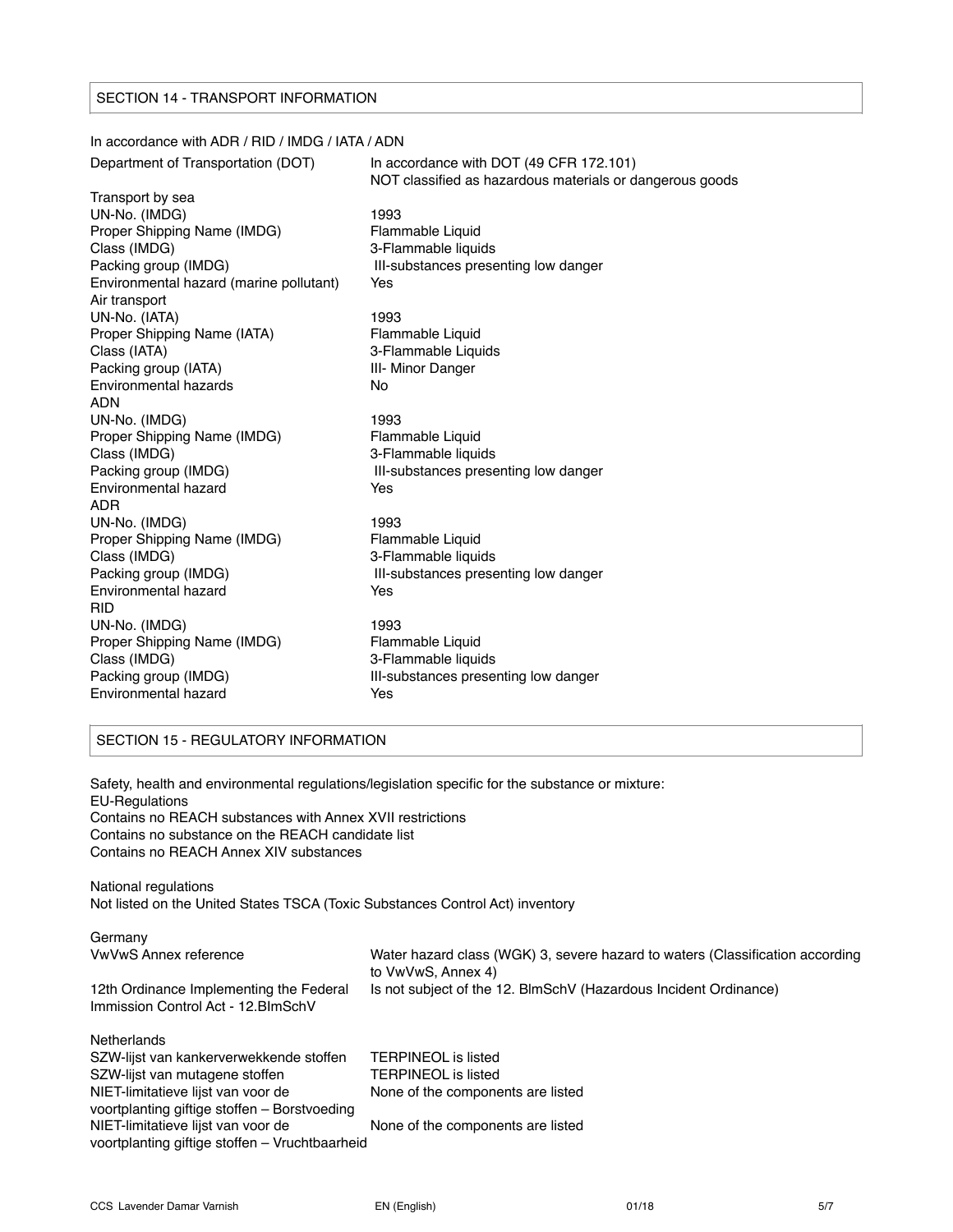NIET-limitatieve lijst van voor de None of the components are listed voortplanting giftige stoffen – Ontwikkeling

#### Denmark

Recommendations Danish Regulation Young people below the age of 18 years are not allowed to use the product Pregnant/breastfeeding women working with the product must not be in direct contact with the product

Chemical safety assessment

No chemical safety assessment has been carried out

## SECTION 16 - OTHER INFORMATION

#### Full text of R-, H- and EUH-statements:

| Acute Tox. 4 (Inhalation:dust, mist) | Acute toxicity (inhalation:dust, mist) Category 4                 |
|--------------------------------------|-------------------------------------------------------------------|
| Acute Tox. 4 (Oral)                  | Acute toxicity (oral), Category 4                                 |
| Aquatic Acute 1                      | Hazardous to the aquatic environment - Acute Hazard, Category 1   |
| Aquatic Chronic 1                    | Hazardous to the aquatic environment - Chronic Hazard, Category 1 |
| <b>Aquatic Chronic 2</b>             | Hazardous to the aquatic environment - Chronic Hazard, Category 2 |
| Asp. Tox. 1                          | Aspiration hazard, Category 1                                     |
| Eye Irrit. 2                         | Serious eye damage/eye irritation, Category 2                     |
| Flam. Liq. 3                         | Flammable liquids, Category 3                                     |
| Flam. Sol. 2                         | Flammable solids, Category 2                                      |
| Skin Irrit. 2                        | Skin corrosion/irritation, Category 2                             |
| Skin Sens. 1                         | Skin sensitisation, Category 1                                    |
| Skin Sens. 1B                        | Skin sensitisation, category 1B                                   |
| STOT SE 2                            | Specific target organ toxicity - Single exposure, Category 2      |
| H226                                 | Flammable liquid and vapour.                                      |
| H <sub>228</sub>                     | Flammable solid.                                                  |
| H302                                 | Harmful if swallowed.                                             |
| H304                                 | May be fatal if swallowed and enters airways.                     |
| H315                                 | Causes skin irritation.                                           |
| H317                                 | May cause an allergic skin reaction.                              |
| H319                                 | Causes serious eye irritation.                                    |
| H400                                 | Very toxic to aquatic life.                                       |
| H411                                 | Very Toxic to aquatic life with long lasting effects.             |

This information is based on our current knowledge and is intended to describe the product for the purpose of health, safety and environmental requirements only. It should not therefore be constructed as guaranteeing any specific property of the product.

Disclaimer Chelsea Classical Studio Fine Art Materials cannot anticipate all conditions under which this information and its product, or the products of other manufacturers in combination with its product, may be used. It is the user's responsibility to ensure safe conditions for handling, storage and disposal of the product, and to assume liability for loss, injury,